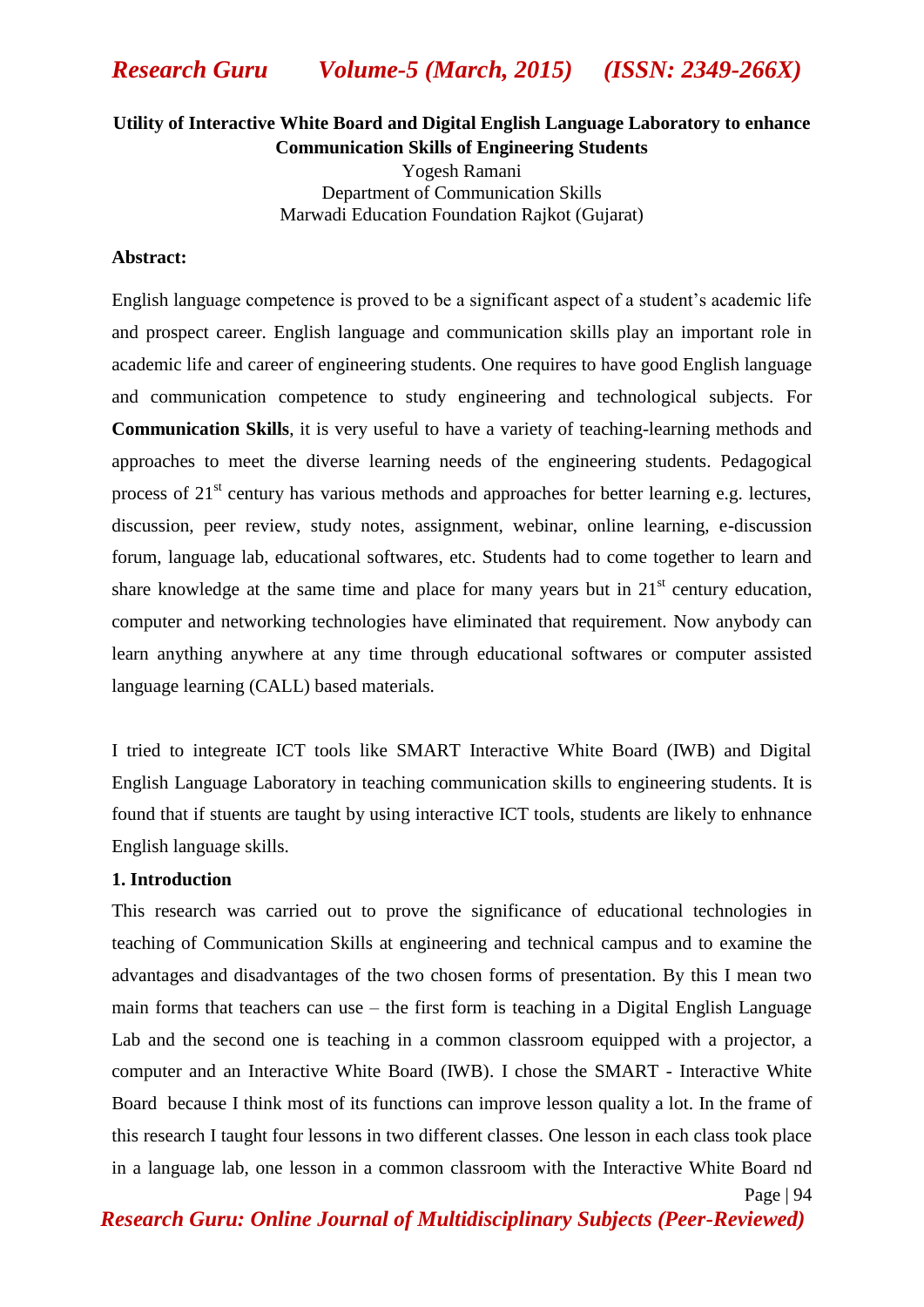one lesson was dedicated to evaluation. The average age of engineering students in the first target group was seventeen and in the second one it was eighteen. Hot Potatoes exercises based on the elements of communication skills, verbal and non-verbal communication, basic grammar and reading skills were used as content of the lessons.

### **2. Research instruments**

The following investigative instruments were chosen as being the most suitable for this research: tests, discussion and a simple questionnaire.

# **A Tests**

A paper-pensil test was taken after every units. The tests were archived so it was not difficult to find out the average percentage of correct answers in so far written tests concerned. Before every test the unit was revised. This time the revision was made by means of above mentioned Information Communication Technology (ICT) tools. The results of this particular test were simply compared with the previous results.

# **B Discussion**

Discussion was a useful device since the students are mature enough to make their opinions and explain them clearly. Moreover they have known their teacher for a long time so they are not shy at all.

### **C Questionnaire**

A very simple questionnaire was used and two sets of questions were asked. First set of questions focused on students´ feelings and opinions. The responses should have confirmed or disconfirmed the results from the tests and discussion. The second set of questions was focused on students´ access to the internet.

### **3. Research Results**

# **3.1. ICT in Communication Skills**

## **3.1.1.Tests**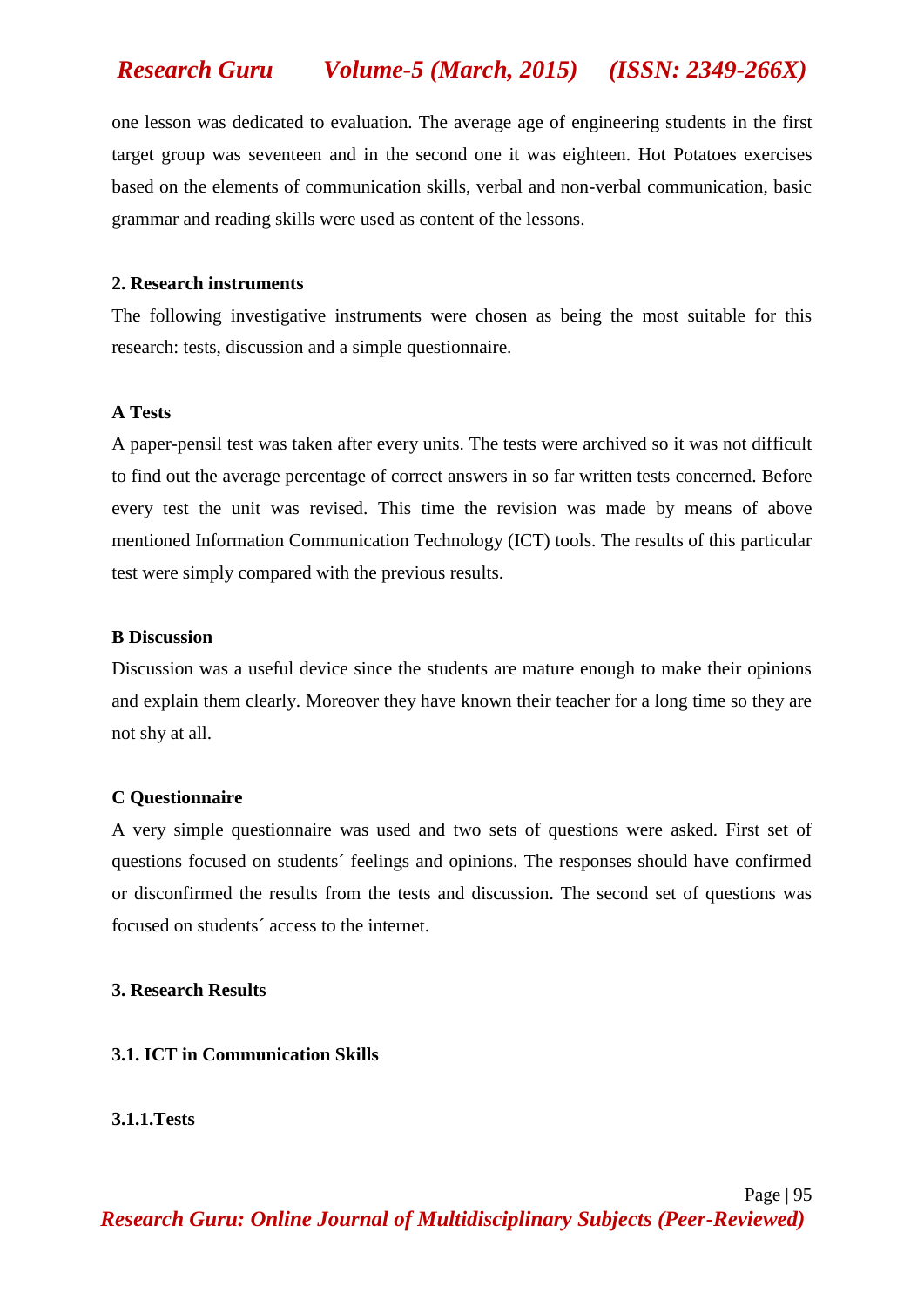The tests proved that the revision done by means of ICT tools was more successful than the traditional revision. The average percentage of correct answers in group one had been 62 % and this time it was 71 %, in group two it had been 67 % respectively 74 %. The results are not enormous but still encouraging.

### **3.1.2.Discussion**

Feedback from students indicates that most of them would appreciate using ICT tools in education. They were able to express their preferences – the most popular types of exercises were **JMatch** with pictures and especially being done on the Interactive White Board. Students would also welcome some videos and sounds. **JCross** was another highly appreciated type of exercise although students usually searched for a hidden word or sentence which was not there and which is common in newspaper or magazine crosswords. **JQuiz** seemed to work quite well too and it could be very useful for cross-cultural quizes which are the most popular among students. **JCloze** worked best only with short texts, longer ones were a bit discouraging. **JMix** exercises were effective mainly in combination with the Interactive White Board as drag-and-drop exercises. Generally, I am convinced that most of the students were more enthusiastic and motivated during these lessons than usually. On the other hand it was their first experience with ICT learning so the effect of ´curiosity´ could influence the impression a bit.

### **3.1.3. Questionnaire**

Responses revealed that most students liked the lessons and would welcome using ICT in the future – only 8 % of them considered using ICT useless. 18 % of them have already used some learning programmes at home. The most suprising is the fact that 78 % of them have the internet at home and can use it for homeworks and remaining 22 % can use internet at college campus for free. This piece of information was very important because homeworks from the websites should not be problematic.

### **3.2. Two main Forms of Presentation**

#### **3.2.1. Interactive White Board (IWB)**

Students and teachers like using this tool very much. They can interactively work with the board and the items on it by touching with fingertips. Teachers have to know, of course, how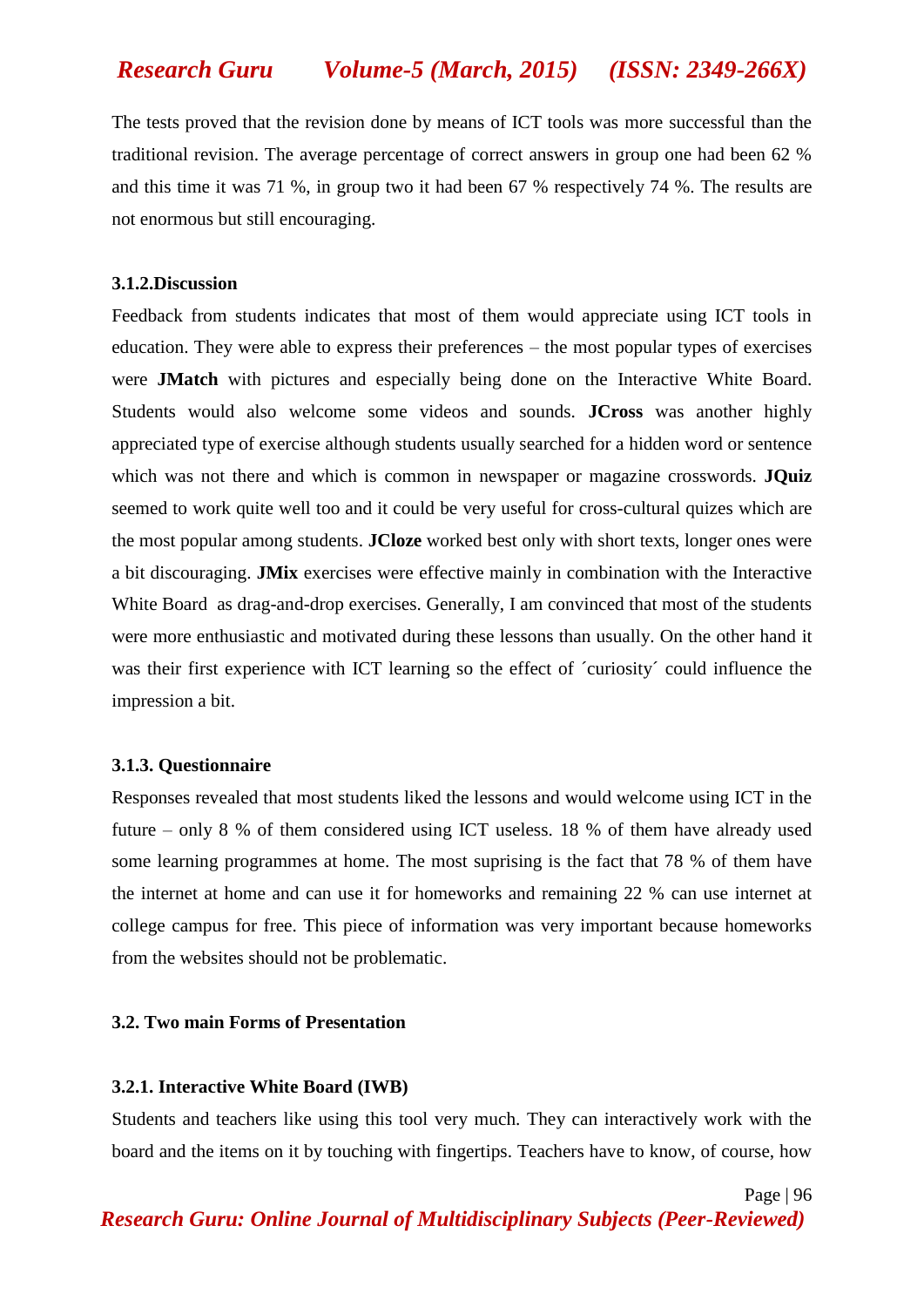to use the interactive white board to avoid possible technical problems. These problems can easily ruin even a well planned lesson. I have to admit that one of my lessons had to be postponed due to some technical problems and it was a little embarassing. The best way to learn it is by ´hands on´ experience. It is also good to know from skilled technician who can explain it and demonstate it, and then by going through the various steps yourself a number of times. To follow an instruction manual alone would be extremely time-consuming. Using an interactive white board has several advantages:

- Students are more focused on their learning when teacher uses interactive white board.
- The use of an interactive white board limited opportunities for distraction by focusing students' attention on lessons.
- This device is very useful for teaching-learning process, particularly for review work, for repetition of work, for storing the class teacher's work in the board as well as the direct use of internet etc.
- The utility of interactive whiteboard helps teachers to reap the rewards of the technology and ensure innovative and effective use in the classrooms.
- Activities or tasks can be easily turned into game or competition that can increase motiovation.
- It supports students' motivation by allowing them to come to the front of the class and demonstrating their knowledge to other students by completing a diagram, a sentence, a picture etc.

# **3.2.2. Digital English Language Lab**

Teaching in a language laboratory is a bit different. It is not usually a whole-class activity as the previous one, it is mostly individual work. A well-equipped lab is necessary. Digital English language lab is proved to be very effective and efficient in teaching English language skills. The language laboratory has been designed newly with latest technology and